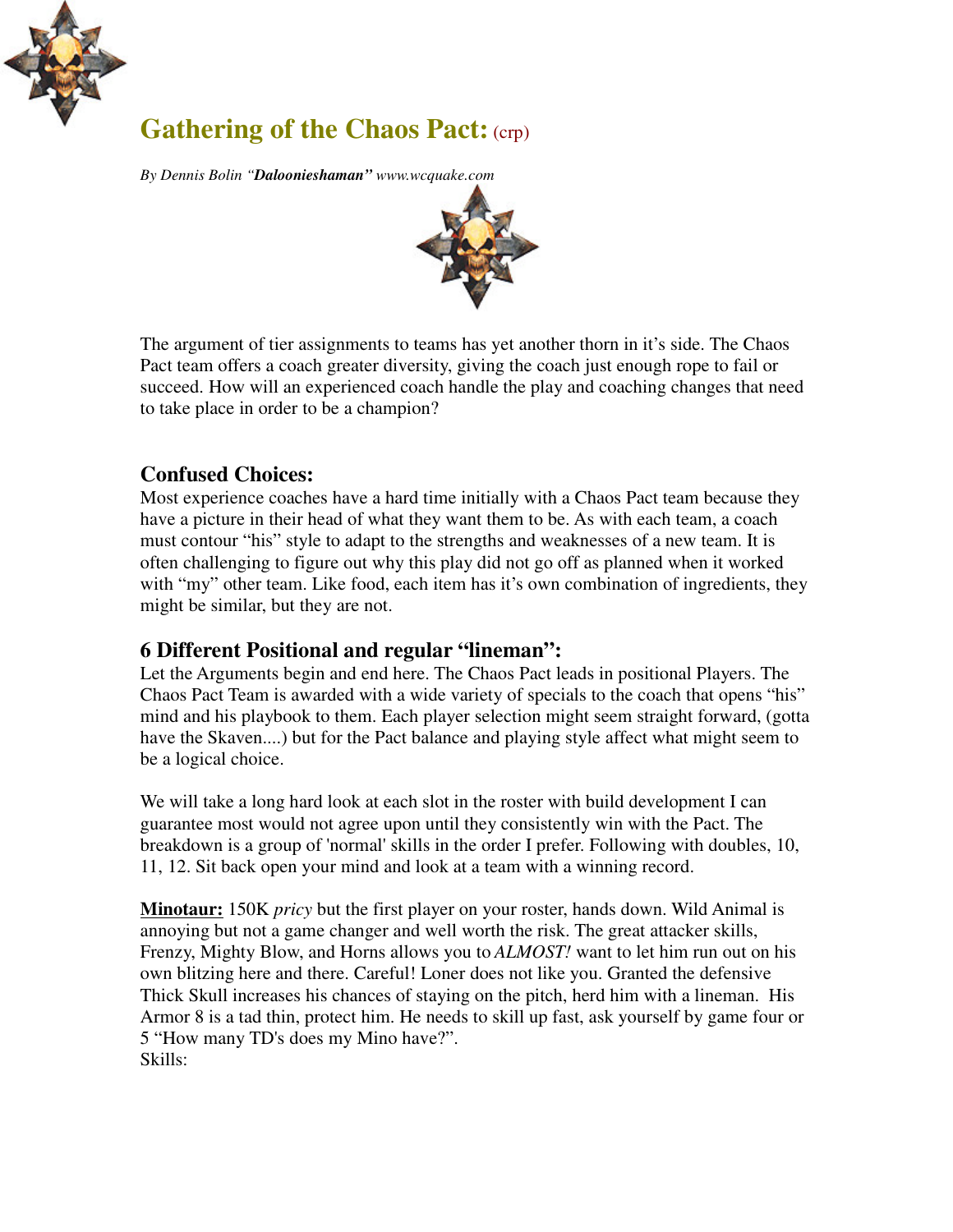**First Non Doubles Skill:** Stand Firm, don't like your choice frenzy player close to a wall, your opponent will find a way to get him into the crowd. After Stand Firm, Guard and Juggernaut the order of everything else doesn't matter.

**First Doubles Skill**: Block (unless he already has Juggernaut) then Claws

**10** (non doubles) Armor might be tempting depending on your development I cannot see it. Movement, NO **11** Unless you plan on making him your star ball carrier ……

**12** TAKE +1 STR

**Chaos Ogre:** 140K is steep, but most coaches will get him. Bonehead is the key. If you fail a bonehead roll you lose that action and all your tackle zones, until he activates and rolls a 2+. During the game it is sometimes best to do nothing with him. *("But I can throw this 2 die block … yes but if he fails bone head does that create a big hole in your defense? …. But but but")* He is equipped with the standard Big Guy Skills, Loner to annoy you, Thick Skull for Defense, and Mighty Blow for Offense. Here is the key Change: He has Throw Team Mate, meaning he can declare the team's pass action for that turn, move over to your LONE Goblin, snag him up and chuck him around the pitch. Like the Minotaur he has access to Strength skills.

#### Skills:

**First Non Doubles Skill:** GUARD, this is your bread and butter line support. Then Strong Arm, Stand Firm and Grab (you can take stand firm and grab in either order)

**First Doubles Skill**: Claws, then Nerves of Steel *(huh? NoS? your daft man!)* This guy will be in the scrum and around the ball all the time not to mention chucking the Goblin from Tackle Zones, opens your eyes and game to a whole new level. *{"BLOCK BLOCK BLOCK everyone must have block or my coaching career is over" well if that is your thinking your coaching career has been over for a while}* **10** (non doubles) Armor hmmm NO, Movement NO

**11** Tempting to throw the goblin, maybe; **but you don't use it enough**

**12** Take the double choice he does not need the strength increase (A strength 7 blitz with the minotaur is vastly different than the  $5\rightarrow 6$  for the Ogre)

**Chaos Troll:** 110K by far your cheapest buy guy. This is the guy you buy first after the start of the regular season. His added Strength and wealth of skills add desperately needed to leverage your team. He comes with the Standard Big Guy Loner, Mighty blow but it all changes there. He gets Really Stupid which not only does he have to roll a 2+ he need a non really stupid team mate in his tackle zone to pull it off, otherwise he needs a 4+. If failed he loses all of his tackle zones until he succeeds. The Funnest Skill of the game Always Hungry!!!. If he wishes use Throw Team Mate and snags the Goblin up he forgets the plan and wants to scarf down the Goblin for a little snack. If he rolls a 1 he eats the goblin (that gobo is dead no appoth or anything). (The goblin does get a chance to fight back). This guy has 3 jobs. Scrum, Slow down a cage lane, be freakin' annoying. Skills:

**First Non Doubles Skill:** Multiple Block (make sure he has assist), Guard your bread and butter line support. Then, Stand Firm and Grab

**First Doubles Skill**: *(opening a can of worms …)* 100% no other choice **PRO** (you have to get your head out for a minute and trust me on this, Pro allows him a 50/50 re-roll without using a team re-roll and it can be used every turn. With a troll you WISH you had a re-roll every turn. It can be used on anything but armor and injury … (I have converted many a coach who have seen it in action, the Troll has to roll to many dice) open your eyes and see the light then close them and play it your way and be pissed at your troll instead of yourself), then Block or Prehensile Tail.

**10** (non doubles) Movement, he is slow going and that extra reach heightens him as a lane closer, after that it depends on your skills

**11** AHHH!, no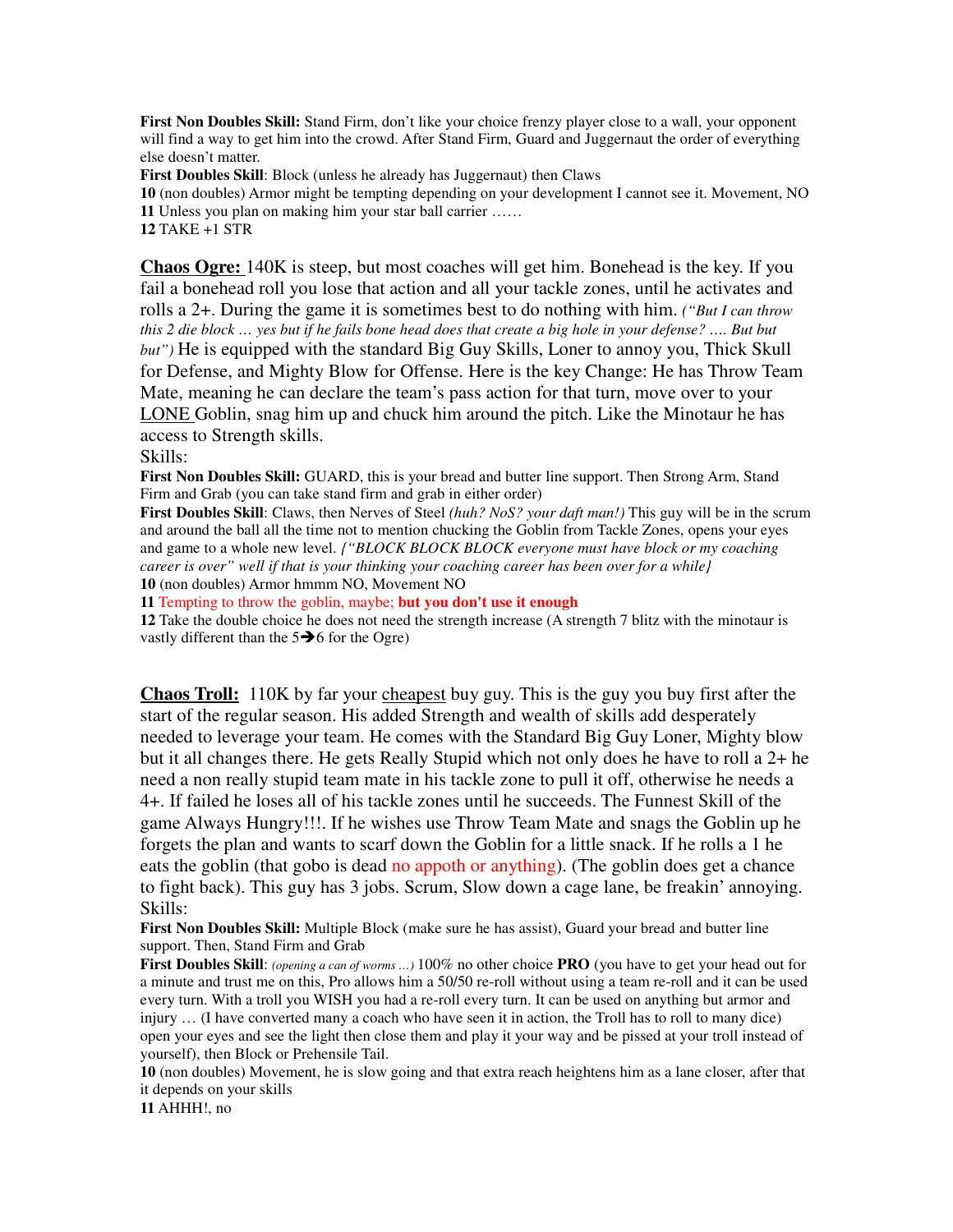**12** Take the double choice he does not need the strength increase, and you don't need the TV increase.

**Dark Elf Renegade:** 70K Your standard AG 4 Dark Elf Lineman *with* the crucial ability to get mutations …. The DER comes with Animosity meaning if he wants to throw it to a non Dark Elf he has to roll a 2+ or cancel the throw. He starts with access to Mutations, General and Agility that is 34 skills, where to start. You need to define his role before he earns one SPP. He has the chance of SOOO many different builds. At 70K you do not have to start him, as he is the cost of a re-roll. Pick him up second after the Troll. Skills:

**First Non Doubles Skill:** Block *(What were you thinking Elves don't have dodge)* followed by Catch or pass block and extra arms *(and no still don't get dodge)*. This can go crazy as it depends on the roll you wish him to play. With AG 4 he should have a Catch\* attribute so the Marauders can throw to him. What about Diving Catch?, well it is tempting but he already has Ag 4 and you mostly use DC for the extra +1, in this case the skill re-roll has higher priority.

**First Doubles Skill**: Nerves of Steel or Guard or do not take the doubles (I recommend this option) **10** (non doubles) Movement no Armor no

**11 <**smack> you had to think about it for a second? **NO**

**12** 50/50 depends on his builds first off , no skills I would take the doubles

**Skaven Renegade:** 50K Your Lowly Skaven lineman, but he can get mutations... The SR is cheap a tad faster that a Marauder (but with less armor) and can get access to general and mutation skills. One slight problem is Animosity. Yes I know he is not designed to be your thrower but remember in those clutch moments you need to keep him away from the ball despite his tempting reach of 9 overall. As with the DER there is a wide variety of paths to follow with this player

Skills:

**First Non Doubles Skill:** Most players will shout BLOCK and I tend to agree depending on the roll you wish him to play. After that you can go crazy, Prehensile tail

**First Doubles Skill**: Nerves of Steel, followed by Dodge

**10** (non doubles) Movement yes Armor no, but tempting

**11** I want to say no but with his movement he can earn quite a few touchdowns.

**12** Think again

**Goblin Renegade:** 40K The single best player on your team. This one model has to power to change a defensive setup by simply threatening to be on the pitch. He has the power to score in one turn or be a bomb and take out another player OF ANY STRENGTH without throwing a Block die (or -3). Not to mention with mutations this model can run into a scrum, pick up the ball, dodge out, and pass it *(not very well)* away from the scrum. He does suffer from Animosity so that tweaks things a little but hey it is a famous desperation play anyway. The development path for this guy is clear HAVE FUN!

Skills:

**First Non Doubles Skill:** Big Hand, 2 Heads, Extra Arms, Diving Catch *(this guy is sure to earn a bounty)* **First Doubles Skill**: The only double skill I can think of is Nerves of Steel, Block is a waste of TV and skill slots.

**10** (non doubles) Movement no Armor no

**11** No reason to unless it is his  $5<sup>th</sup>$  or  $6<sup>th</sup>$  skill

**12** Yes, as he starts with str 2 he is an easy blitz target by most models in the game.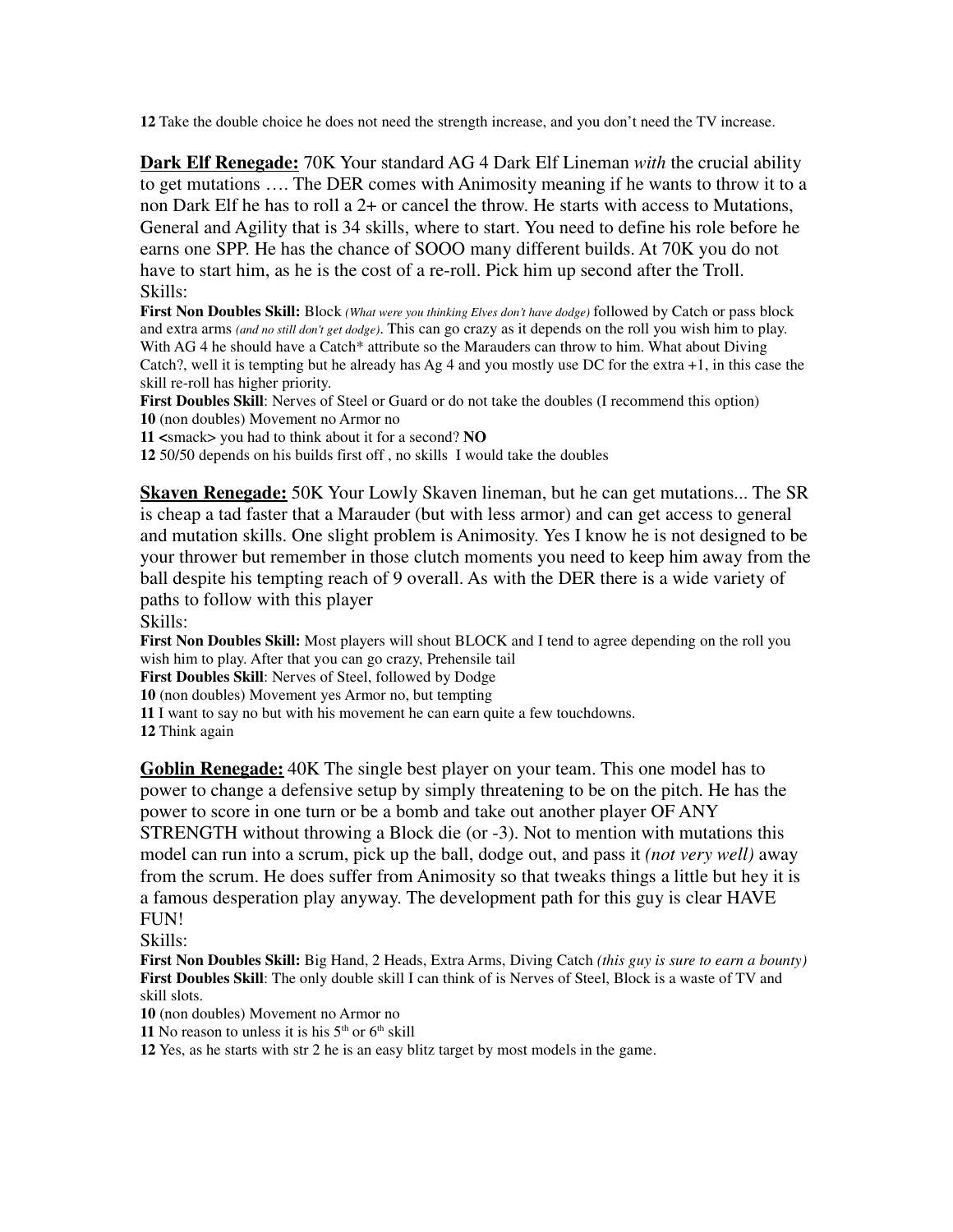**Chaos Marauders:** 50K and the biggest headache you can imagine. The only problem with Marauders is that they have access to 41 basic skills. That is more than most teams entire rosters. "Why is it a problem?" you ask, micro management. You will have at least 5 Marauders on your team. Each one should be developed in such a way as it supports your other slots. A passer, A few good linemen (with different skills), A kicker. Yes with that many skills choices you must realize that most of your Marauders will only get 1 maaaybe 2 skills. Plan these players VERY carefully.

Skills: (Skills listed assume a single skill for each player)

**First Non Doubles Skill:** Block, Wrestle, Guard followed by, Claw, Disturbing Presence, and Prehensile Tail respectfully for the line. Pass, then Safe Throw for the passer. Finally Kick and Guard for your fieldsman

**First Doubles Skill**: For your line; *none*, Jump Up, Side Step. The Passer gets *none.* Finally the Fieldsman gets Diving Tackle

10 (non doubles) Movement <all> no Armor <line> if  $3<sup>rd</sup>$  skill yes, <passer, fieldsman> no **11** <line> no, <passer> yes, <fieldsman> no

**12** In general yes.

## **Chaos Pact Tactics:**

The variation of players with the wealth of skills offered is a jewel to be carved and honed.

Extremely few teams get more than one player with more than 76 star player points and on the same team you should get 2 above 51 (depending on survival). In many venues you find authors providing a well meant list of 4 or 5 skills they would love to give the players. Don't get me wrong on this but they play a different version of Blood Bowl than the rest of us. Players are groomed as the season develops but they are not all groomed at the same time. Often players are hedged based on situation alone, sometimes messing up ones plans for development. Each Coach should have an idea which direction he would like to see a player develop and a good coach arranges his play to maximize star player point gains for that player. With the long thought out and planned scheme to build, is the equally devastating random humdrum of everyday life.

Every player is subject to grave risk when he enters the pitch. Common everyday actions can stun him or worse. It does not help to have equally burly Halflings pounding your players into the dirt sometimes causing causalities, long term injuries or even death. The more a player is on the pitch and the more developed he becomes puts him at an even higher level of risk. The Chaos Pact avoids this by simply being themselves.

The advantage of having so many varied players screaming at the top of their lungs for more action, is that they all get some. You may have a 76, you will have at least one 51 and a few 31s. You will be one of the few teams in your league where most if not all of your players are skilled. Offense, Defense, Special teams, Attack, Support, Defense, Line, Fouler, Passers. These are not a few players but roles spread out amongst your team. Lose a guy - no big deal you can fill that hole. Few teams can make that claim for all aspects of the game.

Planning the Game and your players' role in it starts when you first pick up the roster sheet (and goes all to Nuffle after you roll a stat increase). How do we plan a team when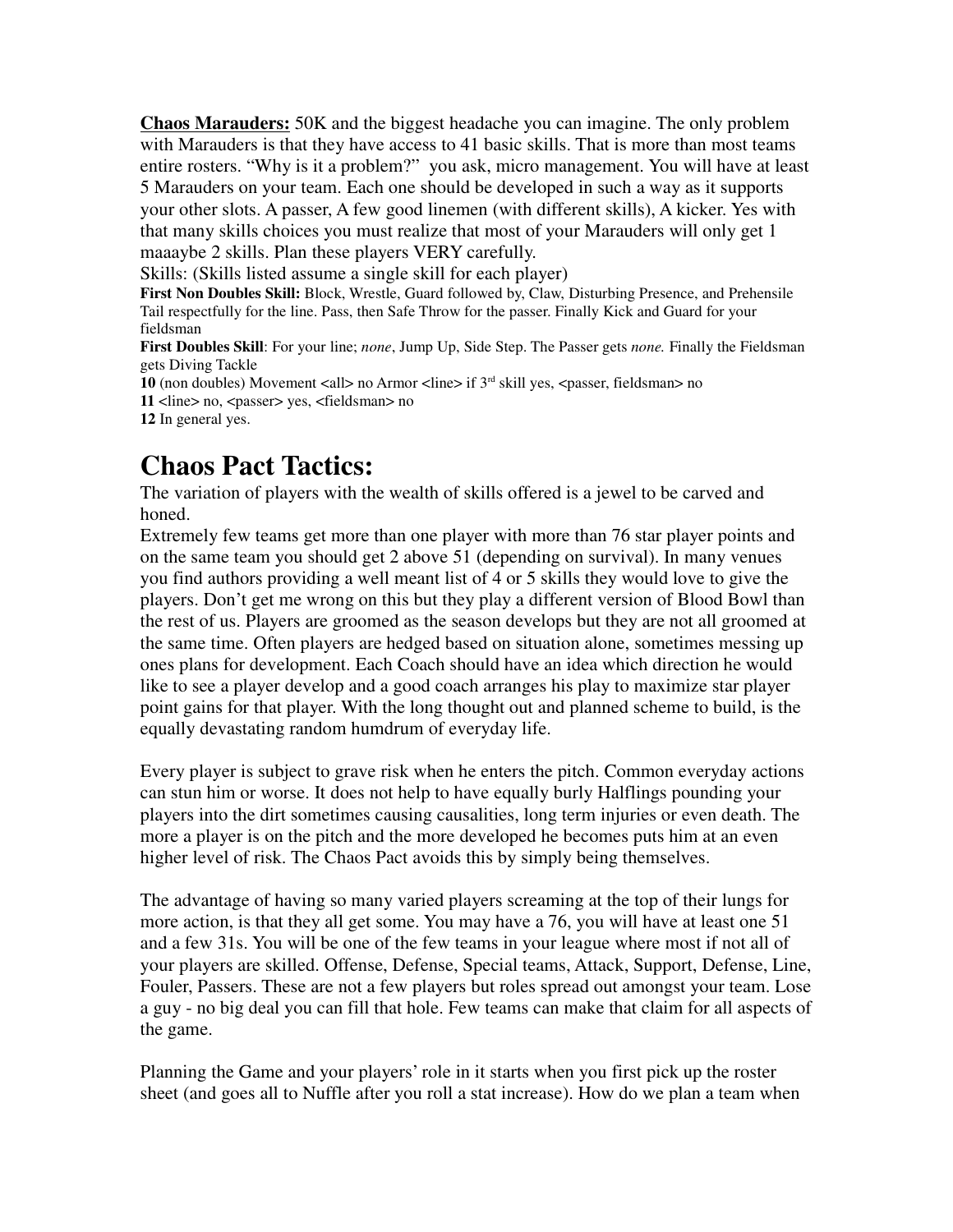we haven't purchased a player? You must understand the team. Each team in Blood Bowl has its strengths and weaknesses, you have to decide what you want a team to do and select the correct team for that playing style. You have played several teams now and wish to expand your horizons or maybe this is your first team. Which type of team is The Chaos Pact?

The Chaos Pact, simply put, is an aggressively offensive defense. *Which pitch turf have you been using? Aggressively Offensive, Defense? What in tar nation are you thinking?* You have a great Blitzer that can be developed into the top blitzer in the Minotaur, IF you constantly support him. Pick your target and your next target before you make a blitz.. Trap a player to feed him to the Mino Blitzing machine. Cage a cage to slow him down and pick at his players. Remember a wrestle on defensive is better than both down on offensive. So make him come to you while you single out his players and take him down. Use that arsenal of skills to fluster your opponent. We all know a Troll moves 4. If he started in the backfield would you not have had enough time to get him into position to stop the cage?

Slow your opponent down and slowly crush one player at a time. When the time comes tighten the loop. YOU DO NOT HAVE TO GO AFTER THE BALL!, you just need to prevent him from scoring. A 1 TD win and a 3 TD win are both wins. Most opponents have specialty players, that once taken out, greatly hinders the coaches ability to play. Take him out of his game and make him play yours.

Your game is all about ball control and wild plays. Step 1 secure the ball. Step 2 Keep The Ball. These are the fundamentals of Blood Bowl, but we all have our games where one or both elude us. Your elf with the AG 4 is great at picking up the ball until someone with sure hands comes along. (The reason is the elf is no longer going to be in that position as he currently picks up the ball then has to hand it off to a Marauder). Have a couple of Marauders around to offer some protection.

Keeping the ball, (ah if I only knew how) There are several key methods. Move-Pass-Score (Elves/Skaven/Slann), usually trying to keep it to 2 and no more than 3 turns. Turtle Cage (Dwarves/Orcs) Form a nice tight cage and rumble down the field behind your path clearer. Double Loop (Light Armor- Low AG- mid speed teams) Forming a loose cage as you expect one of your outside guys being squashed like a bug and the ball carrier can move to the next spot of the cage. Guess which type the chaos pact are …... Wrong! They are all 3.

The Chaos Pact have speed in the Skaven, Minotaur, Dark Elf (and if need a few support Marauders) ^^^Marauder locks up a fellow, Minotaur clears a lane, Marauder locks up threat, Skaven and Dark Elf clear and separate<sup>^^^</sup> Some body in that frontal force is gonna score. The turtle is a turtle is a turtle. Mino clears potential threats Marauders waltz along being cagey, everyone else bugs the defense. Double Loop (A goblin goes into a tavern and makes a bet with an Ogre, a Minotaur, and a Troll that he can beat all three of them on the pitch...) You have guys with skills use them. Spread out and amber down the field.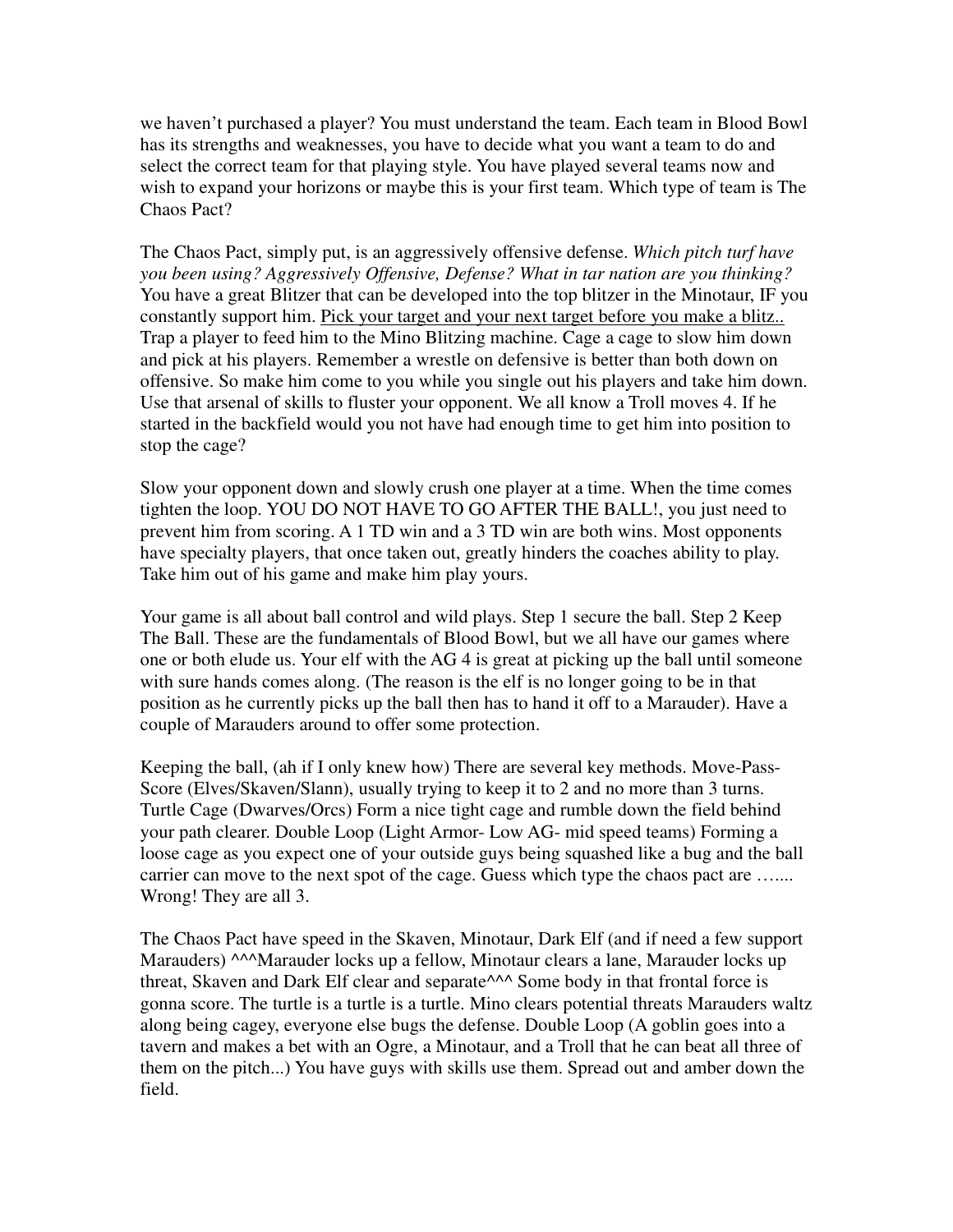### **Offensive Setup:**

#1 Passer on the sweet spot, Fieldsman a few squares before him, DER behind him for the quick SPP. On the line Block, Ogre, Wrestle. Wide out Mino and Guard, Other Wide out Skaven and fieldsman-2, Fieldsman-3 of either side of the line depending on Defense setup.

Get the ball (hopefully) with the Passer, and pass to the DER who will in turn hand it back to the Passer. The Fieldsman-1 moves into position to protect the ball. The Guard moves to the blitz target *(be sure to also cover a possible 2nd hit)*, Mino Blitzes *(so forth toward the goal line if possible)*. The line scrums, OGRE last *(in case he no zones)*. The guys on the other wide out advance up field *(avoiding contact if possible).*

#2 Passer, DER, 2 Fieldsman off the line to get the ball, Mino, Ogre, and 3 line in the center. Other 2 on one of the sides. Side guys advance avoiding contact. Guard hits and follows, Mino Blitzes the line, Ogre hits the line other 2 guys start a cage, get the ball and get into position (say 5 squares from the main cage). Punch through, while winging your guys out the side (be sure to separate). Deal with any blitzers in your backfield. Enter cage if necessary. Plow along until you are ready to score.

#3 Goblin Threat: Get the goblin next to the Ogre with the <line> nice and tight. The Mino and a fieldsman does his thing, Depending on how the mino clears his side it might be a good time to throw the Gobo. You can wait a turn or 2 and get a whack in with the Ogre. Play the quick SPP as the last play of the turn.

### **Defense:**

The Chaos Pact starts with your average hit 'em till it hurts defense by picking off guys with the Mino while the  $\langle$ line and the Ogre get in a scrum. 90% of the time your goblin sits out. Your unskilled fieldsmennn will harass advancers and try to tie them up with hopefully double coverage as he tries to set his cage. *(then pick on the advancers)* Remember the Mino and hicover manan are to stay out of the scrum and pick off single lonely players. With the Mino and the defensive coverage picking off out gunned players hopefully you will get man-up through K. O.s or CAS.

One concept is to slowly fall back as your mino does his work, giving him as many turns as possible to clean of loose players. Then you can attack the cage. As with fast teams like the Elves or Skaven, tie them up best you can and target the threat players. Get some luck and you can take 1 or 2 out.

Defense with the pact changes as you skill up. With some cool skills like Diving Tackle, Tentacles, and Prehensile Tail you can slow the 2 turn touchdown teams to a crawl. It also help keeping the Defensive Line from Dodging off the line. The Chaos Pact Defense gets mean fast. You are Humans on steroids, use that to your advantage. Got the Goblin on the field, no problem throw him to support your backfield. It is also OK to have the Mino Blitz into your backfield. Make your threats real.